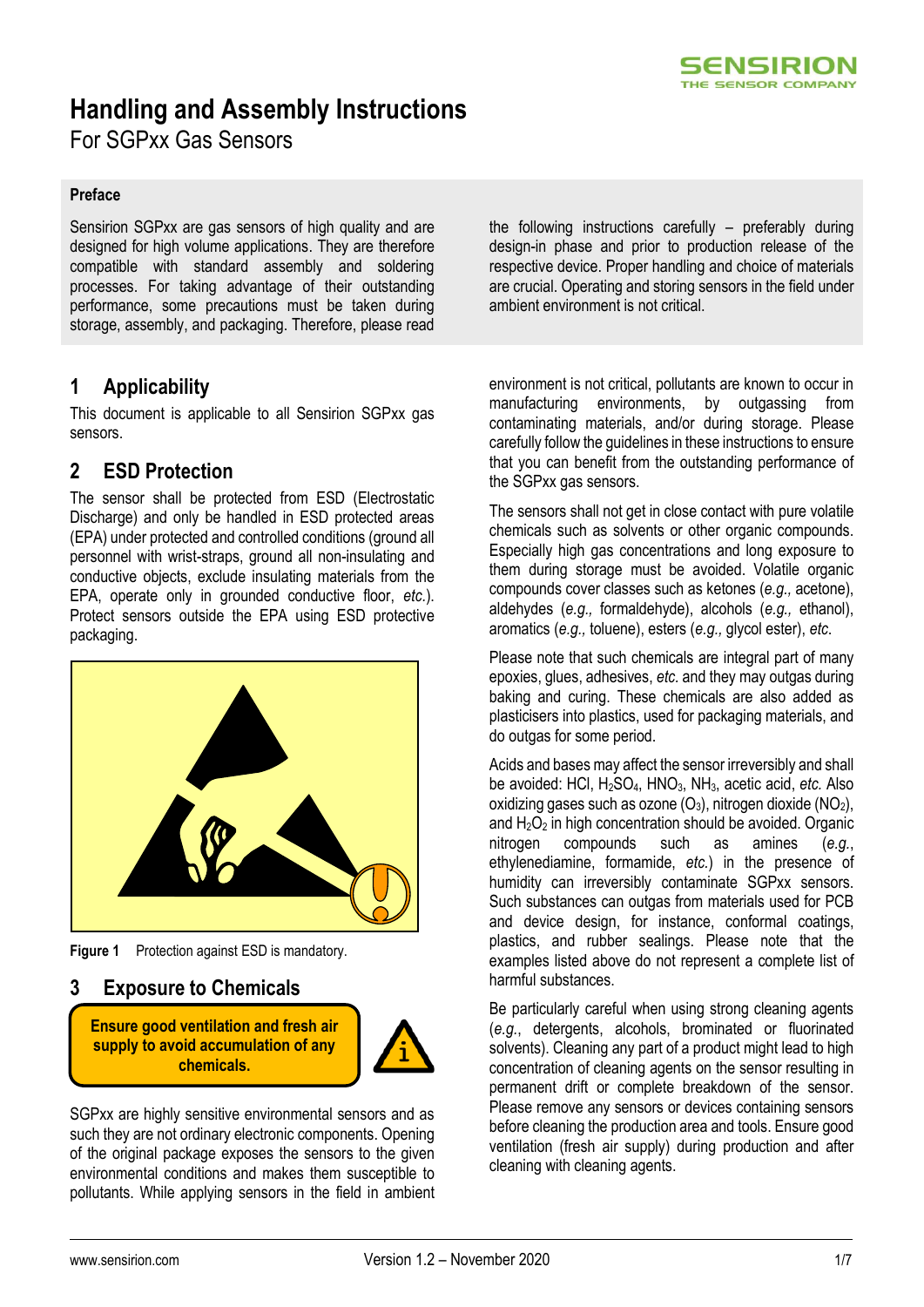**SENSIRION** THE SENSOR COMPANY

## **4 Packing and Storage**

**Always store SGPxx gas sensors in originally sealed ESD bags and preferably under dry conditions until final use.**



SGPxx gas sensors need to be stored with care. To avoid accumulation of harmful gases that might settle on the sensing layers, it is recommended that the manufacturing environment is well ventilated. Prior to assembly or use of the sensors it is strongly recommended to store the sensors in the original sealed ESD bag.

Once the sensors have been removed from the original ESD bag we recommend to store the individual sensors as well as devices with assembled sensors in sealed metal-in antistatic shielded ESD bags, preferably under vacuum, in an environment of inert gas (like  $N_2$ ) or synthetic air meeting the requirements for temperature and relative humidity as detailed under *Recommended Operating and Storage Conditions* in the corresponding datasheet of the SGPxx product. If the presence of contaminating gases (see *3 Epxosure to Chemicals*) cannot be excluded it is strongly recommended to store the sensor under dry conditions (*e.g.*, in a dry cabinet or by adding a silica gel pack to the closed ESD bag). In particular, it is recommended not to use any adhesive or adhesive tapes to reseal the sensor bag after opening. Recommended ESD bags (no polluting effect on SGPxx sensors) are given in the table below.

| ESD bag      |                   |
|--------------|-------------------|
| Manufacturer | Product           |
| Stroebel     | «topdry EMI» bags |

Sensors as components or mounted into the final product shall not be packaged in outgassing plastic materials which could cause sensor pollution. Besides metal-in antistatic shielded ESD bags, paper or cardboards based packaging, deep drawn plastic trays (PE, PET, PP) may be considered. Do not use antistatic polyethylene bags (light blue, pink or rose color); be very careful with bubble foils and foams.

Be careful with stickers located inside the packing (*e.g.*, on the housing of the device). Sticker size should be kept to a minimum, and the sticky side shall fully adhere onto a surface.

Please note that many packaging materials may be provided with additives (plasticizers) which may have a polluting effect on the sensor. Generally speaking, if a material emits a strong odor you should not use it. Such additives may also be added to materials which are listed for recommended use herein. For high safety, Sensirion recommends to qualify device housing and shipment packaging in simulated shipping test.

#### **5 Pick-and-Place Process**

**Avoid mechanical contact during pick-and-place process at the sensor center.**



Standard pick-and-place equipment for QFN packages may be used for handling. The center part of the sensor is very sensitive to any mechanical impact and any contact must be prevented. The inner diameter of the pick-and-place nozzle must be sufficiently large to ensure (under consideration of maximum pick-up offsets) that the nozzle will not be in mechanical contact with the central part of the sensor package with a diameter of 1.5 mm. In particular we recommend a pick-and-place nozzle having an opening with inner diameter larger than 2 mm.



**Figure 2** Areas of the sensor suitable for application of force during mounting process. Force must only be applied outside the red area.

The surface of the tool that touches the module outside of the center area should be flat and smooth. Pick-and-place forces should not exceed 4 N during downward placement.

## **6 Water & Dust Protection Membrane**



<span id="page-1-0"></span>**Figure 3** The dust protection membrane completely covers the SGPxx sensor surface.

The SGPxx gas sensor is equipped with a water and dust protection membrane that is directly attached to the sensor. The membrane completely covers the sensor opening (see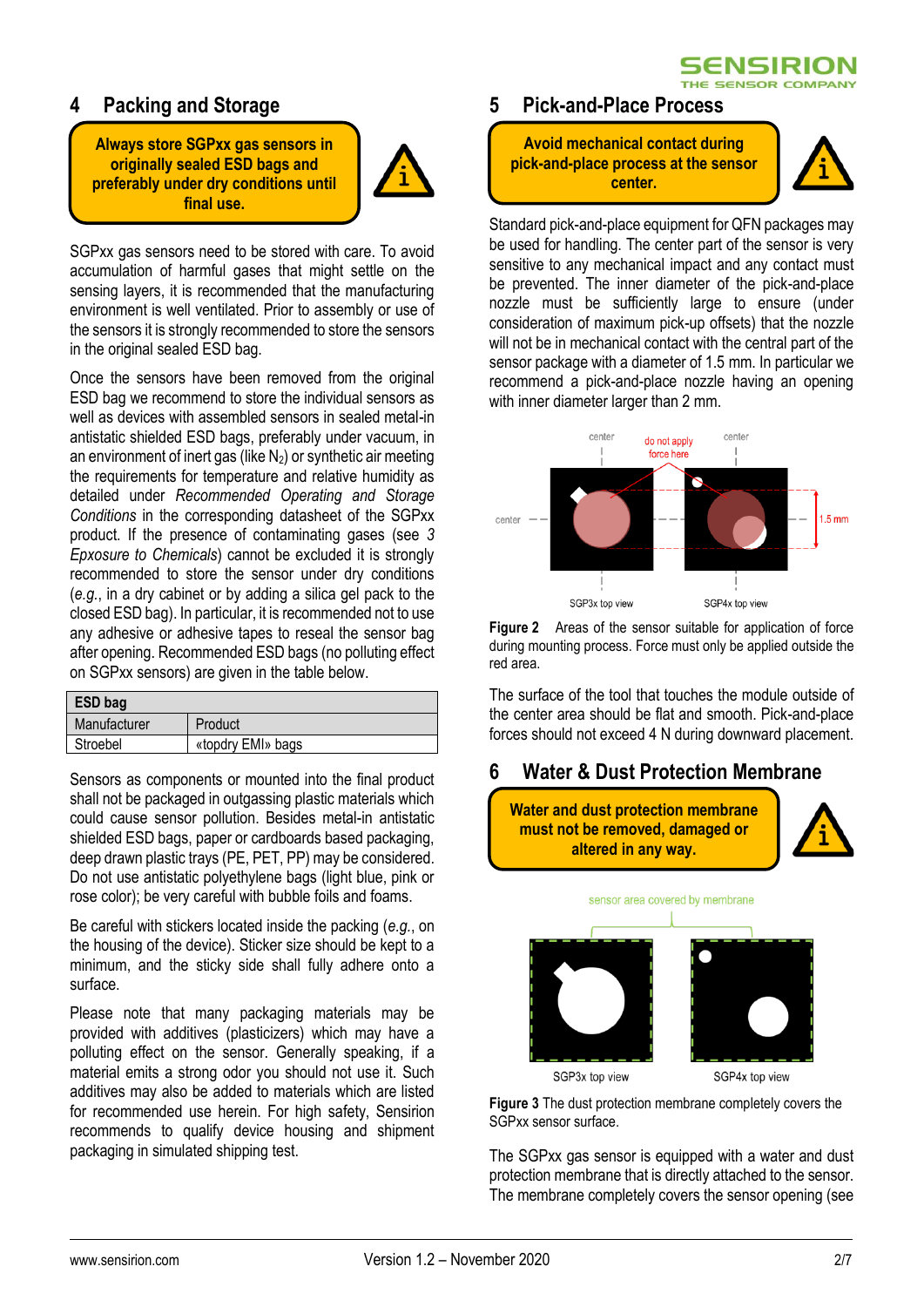

**[Figure 3](#page-1-0)**) and thus acts as a shield against pollution from spray water and dust. The membrane is completely permeable to all target gases the SGPxx is intended to measure. Therefore, the water and dust protection membrane must not be removed, damaged, or altered in any way to ensure reliable operation of the SGPxx gas sensor.

## <span id="page-2-1"></span>**7 Assembly**

No mechanical force shall be applied to any part of the sensor during assembly or usage. Use gloves or finger cots while assembling the SGPxx.

#### **7.1 Soldering Instructions**

**Follow the recommended standard soldering procedure during assembly.**



Sensors in SMT packages such as Sensirion SGPxx gas sensors are classified as Moisture Sensitivity Level 1 (IPC/JEDEC J-STD-020). It is recommended to process the sensors within 1 year after date of delivery.

Standard reflow soldering ovens may be used for soldering. The sensors are designed to withstand a soldering profile according to IPC/JEDEC J-STD-020 with a recommended peak temperature of 245 °C during up to 30 s for Pb-free assembly in IR/Convection reflow ovens (see **[Figure 4](#page-2-0)**). In addition, we strongly advice a maximum ramp-down rate of <4 °C/s. Make sure that maximum temperatures and exposure times are respected. In case the PCB passes through multiple solder cycles (as is the case for, *e.g.*, PCBs that are assembled on top and bottom side), it is recommended to assemble the SGPxx only during the last solder cycle. This is to reduce risks of sensor pollution.



<span id="page-2-0"></span>**Figure 4** Soldering profile according to JEDEC standard. Recommended parameters are detailed in the table below.

It is recommended not to use vapour phase soldering to avoid potential contamination of the sensor. The use of "no clean" type 3 solder paste is recommended. <sup>1</sup> An appropriate amount of solder paste shall be used to achieve a stand-off height (clearance between the package body

and any part of the substrate) of 50–75 μm. Please consult the appropriate sensor data sheet for device specific information on metal land patterns and recommendations on solder paste printing stencils.

| Recommended conditions during soldering |                |            |                 |  |
|-----------------------------------------|----------------|------------|-----------------|--|
| Phase                                   | Temperature    | Ramp       | Time            |  |
| Liquid phase                            | T∟ < 220 °C    |            | $t_L < 150$ s   |  |
| Ramp-up                                 |                | $<$ 3 °C/s |                 |  |
| Peak                                    | $T_P = 245 °C$ |            | $t_P \leq 30$ s |  |
| Ramp-down                               |                | <4 °C/s    |                 |  |

Board wash shall be avoided for Sensirion SGPxx gas sensors and it is therefore recommended to use a "noclean" solder paste. In addition, we recommend *not to use ultrasonic cleaning* since it could result in damage of the sensor. If a board wash is a requirement for the final product or application, the corresponding wash process needs to be properly qualified in order to prove compatibility with the SGPxx gas sensor.



**Figure 5** Do not apply board wash to PCBs containing SGPxx sensors.

We recommend *not to manually solder* the Sensirion SGPxx gas sensor since corresponding process parameters may not be controlled well and it could result in a damage of the sensor. In particular, hot air with an air temperature above 250 °C on the device surface should be avoided. Since the sensing element has a very low thermal mass, it heats up to the air temperature very quickly.

It is important to note that the side faces of the I/O pads may oxidise over time. Therefore, a solder fillet may or may not form.

For application in corrosive environment – such as condensed water or corrosive gases – it may be necessary to protect the electronic assembly including the soldered contacts of the sensor with a passivation. Such passivation may be achieved by conformal coating or by applying adhesive.

<sup>1</sup> Solder types are related to the solder particle size in the paste: Type 3 covers the size range of 25–45 µm as specified in IPC J-STD-005A.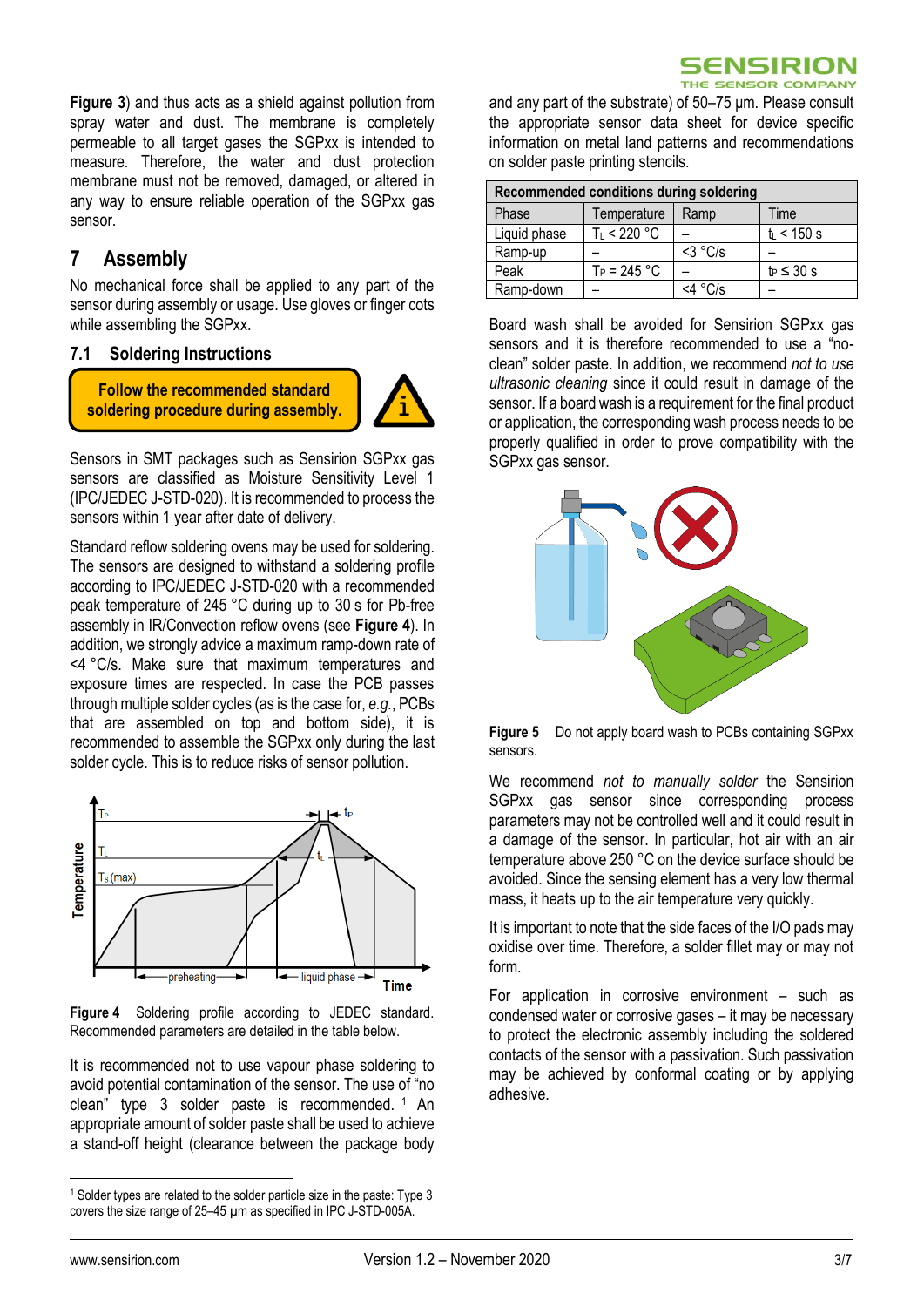#### 5ENSIRION THE SENSOR COMPANY

#### **7.2 Conformal Coating**

Low viscose conformal coatings or potting materials may flow onto the sensor, cover the sensor element and thus render the gas sensor dysfunctional. Ensure that nothing is (even partly) covering the dust protection membrane of the sensors. Do not protect/cover the top surface with tape as this may harm the dust protection membrane.

**Use recommended conformal coatings, avoid outgassing by curing and avoid covering of the sensor top surface.**



Make sure that the employed conformal coating material is not outgassing volatile organic compounds (*e.g.*, aromatics) or organic nitrogen compounds (*e.g.*, amines) that will outgas in the final application in order not to compromise the sensor reading.



**Figure 6** Do not put tape directly on the sensor.

Do not use silicone-based conformal coatings. Sensirion tested and recommends the conformal coatings listed in the table below which are known to be suitable if applied and fully cured under good ventilation (fresh air supply) and according to respective datasheet.

| <b>Conformal coating</b> |                                      |
|--------------------------|--------------------------------------|
| Manufacturer             | Product                              |
| Chase                    | Humiseal 1B73EPA                     |
| Peters                   | Elpeguard SL 1301 ECO-FLZ            |
| Electrolube              | AFA (Aromatic Free Acrylic Conformal |
|                          | Coating)                             |

The SGPxx gas sensor is highly sensitive to small ambient gas concentrations. Therefore, it has to be ensured that the conformal coating is not outgassing to avoid unwanted gas concentrations around the sensor. Drying conformal coatings for 24 h at room temperature and additional baking for 5 h at 80 °C has been tested and leads to reduced outgassing. Depending on the type and amount/thickness of coating, longer baking time might yield even better results. However, baking temperature should not exceed

85 °C. In any case, ensure good ventilation throughout the application, staging and curing to prevent sensor pollution.



**Figure 7** If conformal coating is applied, the top surface of the sensor must remain free of coating.

In order to ensure a homogeneous baking it is essential to have the thinnest possible coating and avoid accumulation of the fluid material in gaps and voids on the PCB.



**Figure 8** Do not spray onto sensor.

#### **7.3 Adhesives and Encapsulants**

**Use recommended adhesive and encapsulant materials.**



Regarding adhesives and encapsulants the materials in the following tables have been tested and may be used – according to respective datasheets, applied and fully cured in well ventilated environment (fresh air supply). Other materials than the ones listed below might also be used, however they were not tested and thus are not recommended.

| <b>Epoxy adhesives</b> |             |
|------------------------|-------------|
| Manufacturer           | Product     |
| EPO-TEK                | <b>H70S</b> |

The sensor shall be mounted into the final product, if possible, after all materials that are used in the assembly process have completely cured, outgassed or dried out.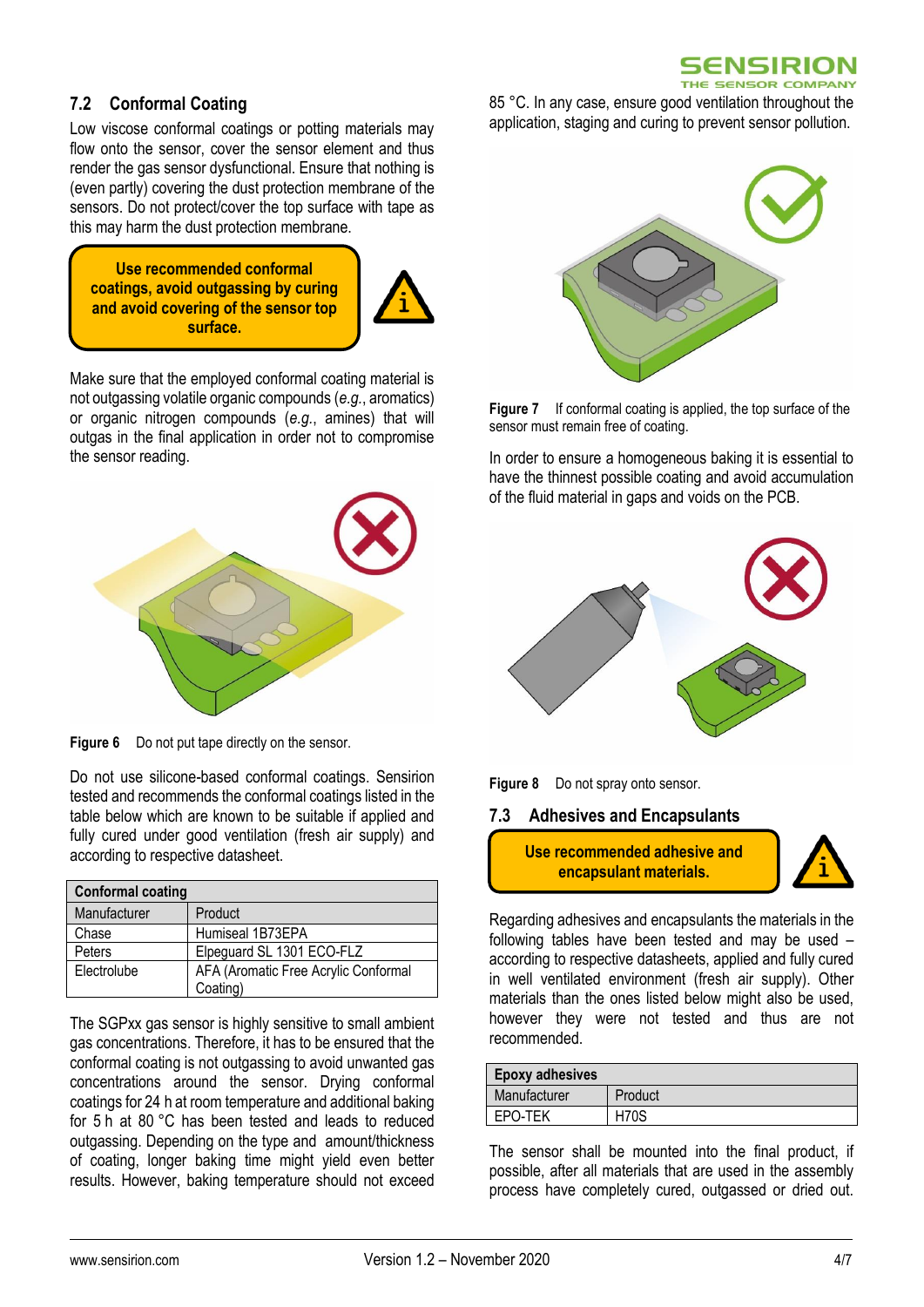

Otherwise ensure good ventilation (fresh air supply) in curing ovens and assembly lines.

| Other recommended materials |                                        |  |
|-----------------------------|----------------------------------------|--|
| Manufacturer                | Product                                |  |
|                             | Teflon                                 |  |
|                             | <b>PEEK</b>                            |  |
|                             | Polycarbonate (PC)                     |  |
|                             | ABS                                    |  |
|                             | FR4 PCB                                |  |
|                             | Viton seals (after thermal outgassing) |  |
| 3M                          | Kapton (polyimide) tape                |  |
|                             | Polyethylene                           |  |

#### **7.4 Handling after Assembly until Final Use**

**Seal the device housing by a recommended adhesive after assembly.**



In order to protect the SGPxx gas sensor during shipment, it is strongly recommended to seal the cavity of the housing in the device where the sensor is placed in by one of the recommended adhesives (see above) until its final use by the end-customer. The adhesive must not touch the dust protection membrane of the SGPxx. It must be ensured that the cavity itself is not outgassing any polluting agents as detailed in Section 3 Exposure to Chemicals and Section 8 Application in Extreme Environments.



**Figure 9** Cover the device cavity where the SGPxx is located by a recommended adhesive during shipment until final use as well as during rework and repair.

#### **7.5 Rework and Repair of Final Devices**

**Handling instructions also apply during repair and rework of assemblies.**



Ensure that recommendations in these instructions are equally considered during repair and rework of assemblies containing the SGPxx gas sensor. The replacement of SGPxx gas sensors requires another reflow soldering step. During repair and rework it may be recommendable to cover the opening of the cavity within the device where the SGPxx is placed in with kapton tape (specific recommendation see above).

## **8 Application in Extreme Environments**

Some applications require the exposure of gas sensors to harsh environments. In many cases, this is uncritical for the use of the SGPxx. However, some precautions must be taken.

For exposure to extreme conditions with regards to humidity and temperature please consult the datasheet of the respective product. Please make sure that exposure time of the sensor to the maximum range of operating conditions is limited. Limits are provided in the corresponding data sheet. Exposure to volatile organic compounds at high concentration and long exposure time is critical not only in assembly but also in the field. Such applications need to be carefully tested and qualified.

Exposure to acids  $(pH < 6)$  or bases  $(pH > 8)$  may be critical, too. Critical concentrations are typically concentrations high enough to attack polymers. Etching substances such as H<sub>2</sub>O<sub>2</sub>, NH<sub>3</sub>, *etc.* at high concentration are critical to the sensor, too. Exposure to organic nitrogen compounds such as amines can lead to irreversible drift of the sensor even at small concentrations in the ppm range and must be thus avoided.

Corrosive substances at very low concentrations are not critical to the sensor itself. However, they may attack the solder contacts. Therefore, the contacts must be well protected (passivated) in case of an application to such environment – compare also Sectio[n 7](#page-2-1) [Assembly.](#page-2-1)

Application of Sensirion SGPxx sensors to harsh environments must be carefully tested and qualified. Sensirion qualifies its SGPxx sensors to work properly within ambient clean air – qualification for use in harsh environments is duty of the user of the sensor.

## **9 Disclaimer**

The above given restrictions, recommendations, materials, *etc.* do not cover all possible cases and items. Material recommendations are provided regarding pollution of SGPxx gas sensors and assume optimally sealed storage conditions – the materials were not tested regarding other properties like reliability, performance, usability or mechanical properties. The material recommendations have been compiled with our best knowledge at the time of writing. Manufacturers may change the compounds without notice, which can lead to reduced sensor performance due to outgassing. This document is not to be considered complete and is subject to change without prior notice.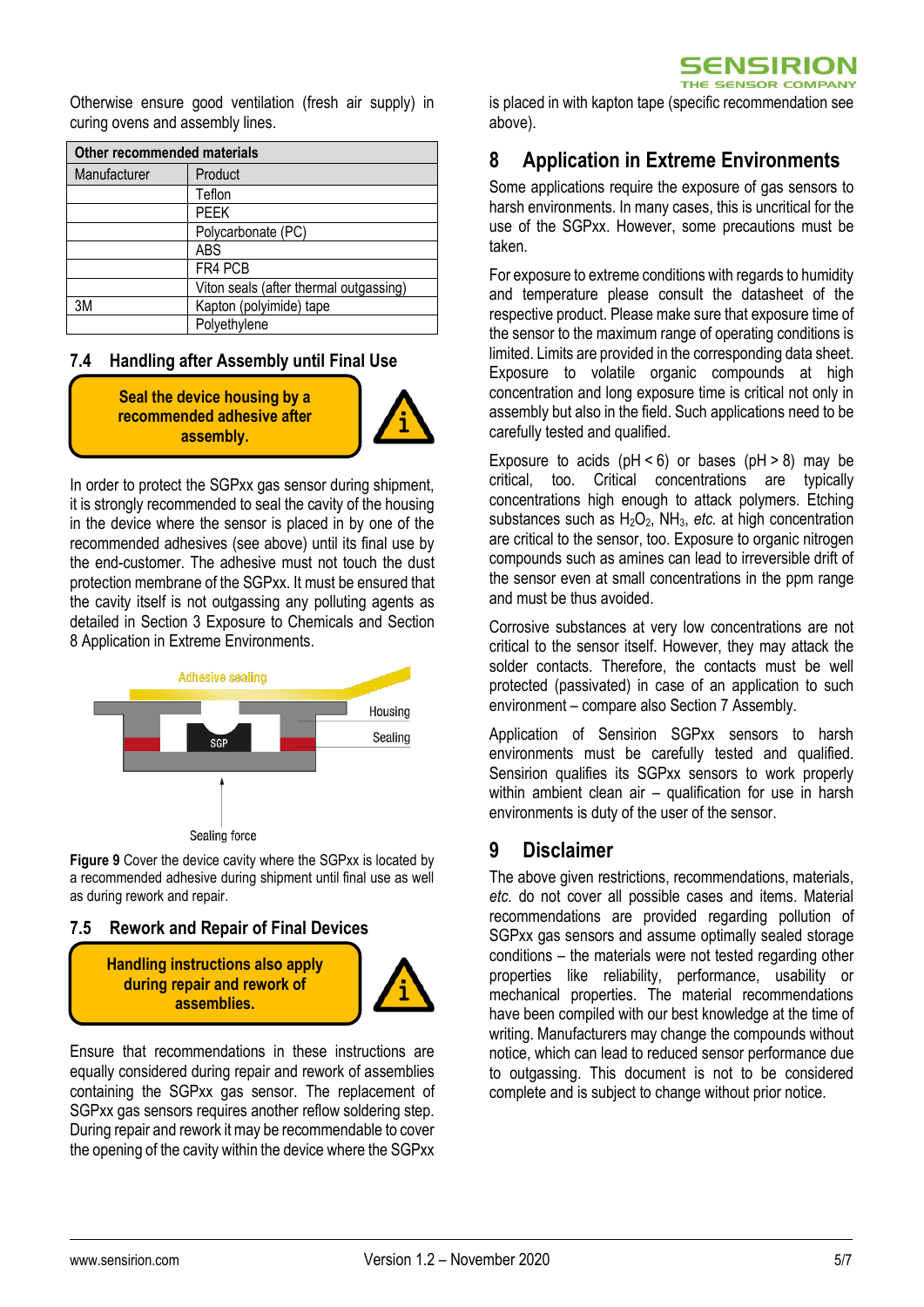

# **Revision History**

| Date          | Version | Changes                                                        |
|---------------|---------|----------------------------------------------------------------|
| April 2018    | 1.0     |                                                                |
| May 2020      | L.I     | Total revision                                                 |
| November 2020 | 1.2     | More detailed description of pollutants added to all sections. |
|               |         | Section 4: recommendations for packing and storage adapted.    |
|               |         | Section 5: visualization of SGP4x added to Figure 2.           |
|               |         | Section 6: visualization of SGP4x added to Figure 3.           |